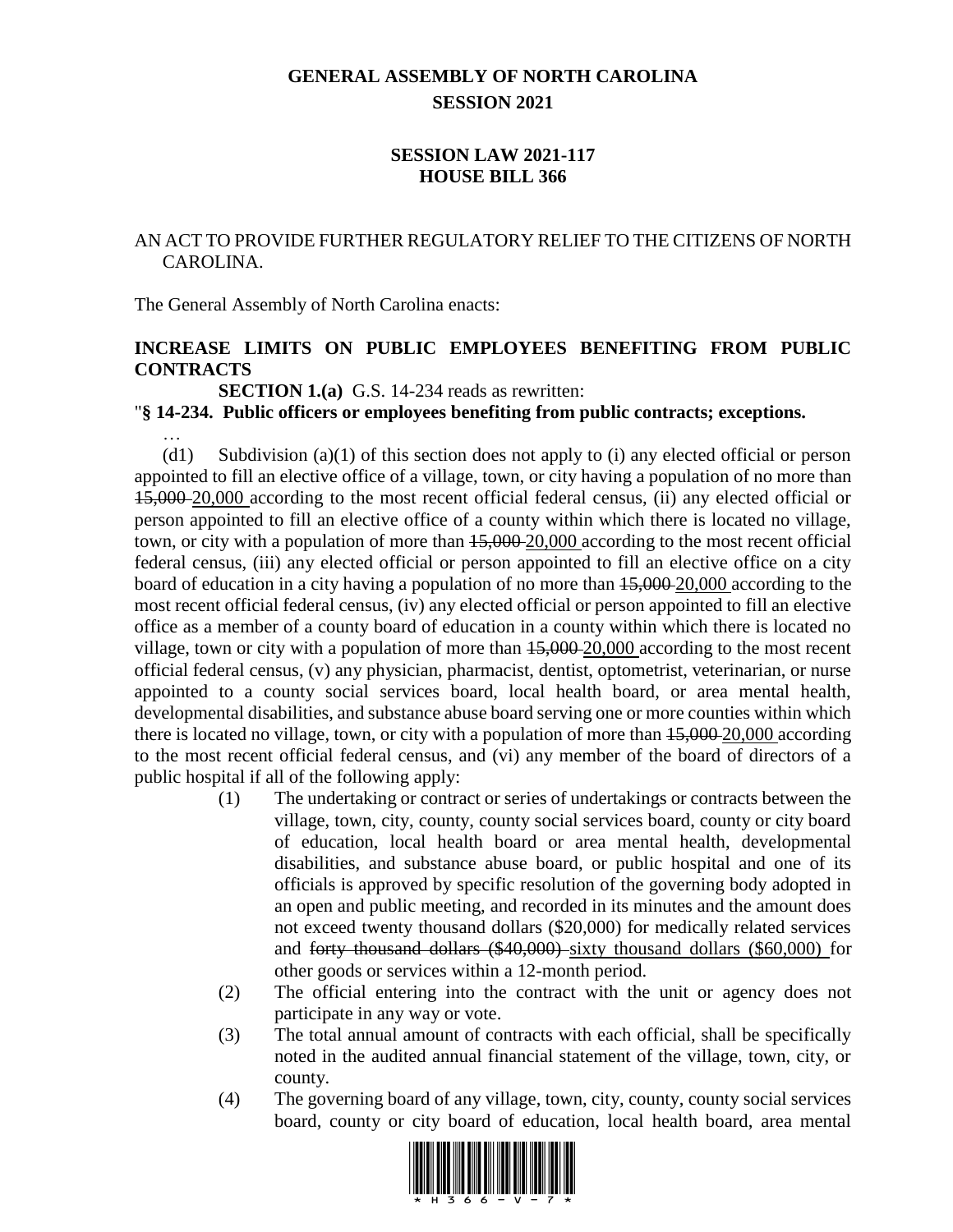health, developmental disabilities, and substance abuse board, or public hospital which contracts with any of the officials of their governmental unit shall post in a conspicuous place in its village, town, or city hall, or courthouse, as the case may be, a list of all such officials with whom such contracts have been made, briefly describing the subject matter of the undertakings or contracts and showing their total amounts; this list shall cover the preceding 12 months and shall be brought up-to-date at least quarterly.

**SECTION 1.(b)** This section is effective when it becomes law and applies to contracts executed on or after that date.

## **NC PRE-K SCHOOL OPTIONS**

…."

**SECTION 2.(a)** The Division of Childhood Development and Early Education of the Department of Health and Human Services shall post the following information on its website:

- (1) The educational opportunities for kindergarten offered by local school administrative units.
- (2) The educational opportunities for kindergarten offered by charter schools.
- (3) Scholarships for enrollment in nonpublic schools provided pursuant to Part 2A of Article 39 of Chapter 115C of the General Statutes, or any successor program.

This information shall be indexed or searchable by county, and the Division shall update the information on June 1 each year.

Facilities participating in the NC Pre-K program shall provide to all families the address of the website where the information can be found and a brief description of the information available. Upon request, a facility participating in the NC Pre-K program must furnish to a family a list of the following educational opportunities located in the same county as the NC Pre-K facility, or, if specified, any other county:

- (1) The educational opportunities for kindergarten offered by local school administrative units.
- (2) The educational opportunities for kindergarten offered by charter schools.
- (3) Scholarships for enrollment in nonpublic schools provided pursuant to Part 2A of Article 39 of Chapter 115C of the General Statutes, or any successor program.

**SECTION 2.(b)** This section becomes effective January 1, 2022.

## **STUDY EXPRESS PERMITTING EXPANSION**

**SECTION 3.** The Department of Environmental Quality shall study and report on additional positions and funding needed as well as any changes in State or federal laws and regulations necessary to expand the Department's express permitting programs to include additional types of permits typically required for job creating and real estate development or redevelopment activities. Additional permits considered in the study shall include, at a minimum, permits for facilities not discharging to the surface waters of the State under Article 21 of Chapter 143 of the General Statutes and permits to apply petroleum-contaminated soil to land authorized under G.S. 143-215.1. The Department shall provide its report and recommendations to the Environmental Review Commission, the Joint Legislative Oversight Committee on Agriculture and Natural and Economic Resources, and the Fiscal Research Division no later than March 1, 2022.

#### **WASTEWATER RESERVE PRIORITY**

**SECTION 4.(a)** G.S. 159G-23 reads as rewritten: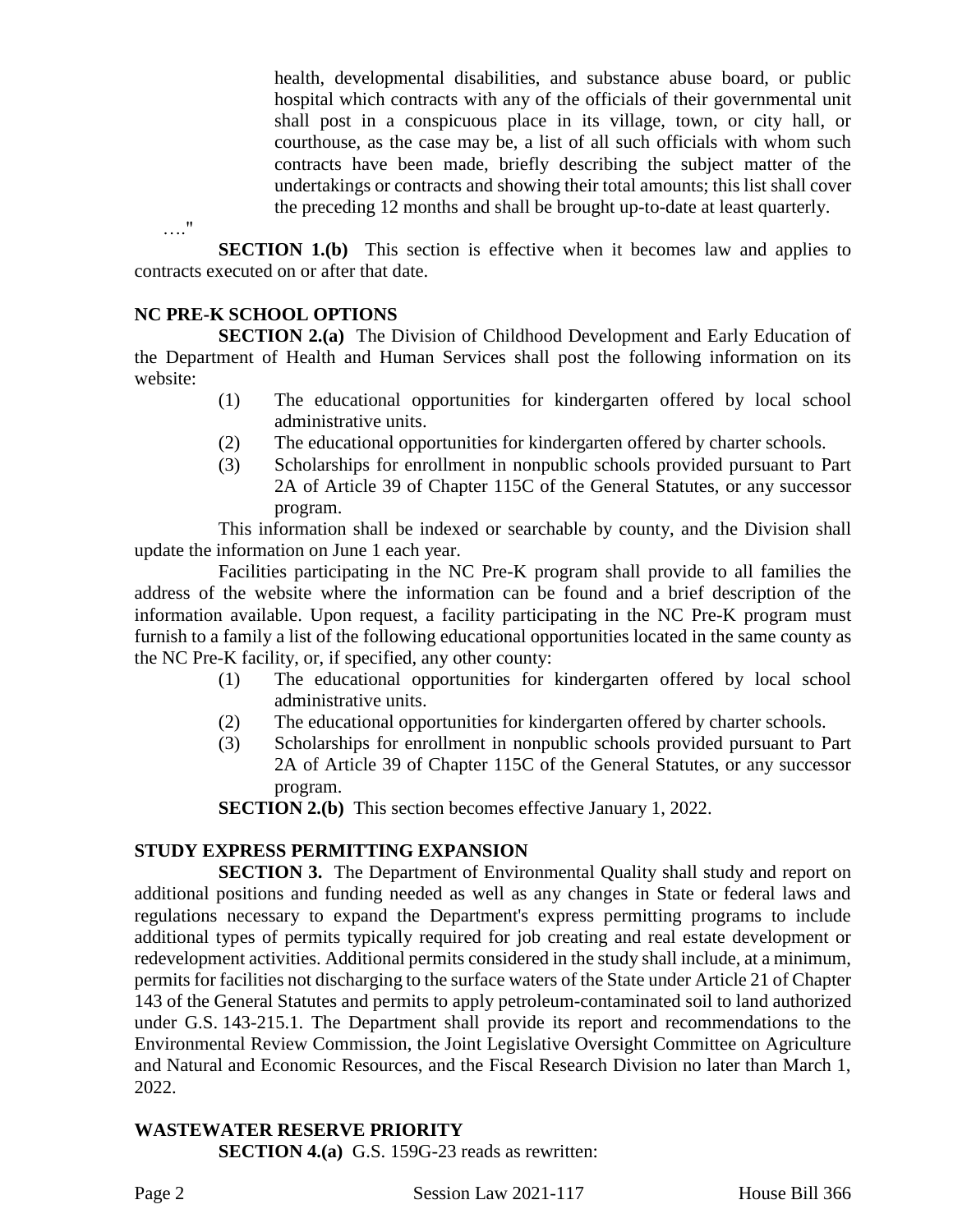### "**§ 159G-23. Priority consideration for loan or grant from Wastewater Reserve or Drinking Water Reserve.**

The considerations for priority in this section apply to a loan or grant from the Wastewater Reserve or the Drinking Water Reserve. The Division of Water Infrastructure must consider the following items when evaluating applications:

- … (2) Effect on impaired waters. – A project that improves designated impaired waters of the State. State, with greater priority given to projects that improve designated impaired waters of the State that serve as a public water supply for a large public water system. For purposes of this subdivision, a large public water system is one serving more than 175,000 service connections.
- … (11) State water supply plan. Improve regional coordination. – A project that addresses a potential conflict between local plans or implements a measure in which local water supply plans could be better coordinated, as identified in the State water supply plan pursuant to G.S. 143-355(m).coordinated.
- … (14) Disproportionate burden to protect water supply of higher-wealth neighboring local government unit. – Wastewater system improvements made by a local government unit in order to protect or preserve the water supply of a neighboring local government unit that has a lower poverty rate, lower utility bills, higher population growth, higher median household incomes, and lower unemployment."

**SECTION 4.(b)** This section becomes effective September 1, 2021, and applies to applications for loans or grants from the Wastewater Reserve or the Drinking Water Reserve received by the Division of Water Infrastructure on or after that date.

## **REVENUE LAWS STUDY**

**SECTION 5.** The Department of Revenue shall provide to the Revenue Laws Study Committee information related to the property taxation of outdoor advertising signs. The information must include a review of the methods used to determine the fair market value of outdoor advertising signs in North Carolina, whether the Billboard Structures Valuation Guide published by the North Carolina Department of Revenue provides an accurate representation of the base costs for outdoor advertising structures in North Carolina, whether the Department should use data on actual costs attributed to structures constructed in North Carolina, the practices in other states, and any other issues the Department deems relevant.

The Department shall provide the requested information to the Committee no later than March 31, 2022.

## **MANUFACTURED HOMES INSTALLATION**

**SECTION 6.(a)** G.S. 160D-910 is amended by adding a new subsection to read:

 $\Gamma(g)$  A local government may require by ordinance that manufactured homes be installed in accordance with the Set-Up and Installation Standards adopted by the Commissioner of Insurance; provided, however, a local government shall not require a masonry curtain wall or masonry skirting for manufactured homes located on land leased to the homeowner."

**SECTION 6.(b)** This section becomes effective October 1, 2021.

## **DIVISION OF EMERGENCY MANAGEMENT STUDY**

**SECTION 7.(a)** Study. – The Division of Emergency Management of the Department of Public Safety shall study the needs of law enforcement, emergency medical and emergency management personnel, and firefighters to improve access to or within the interstate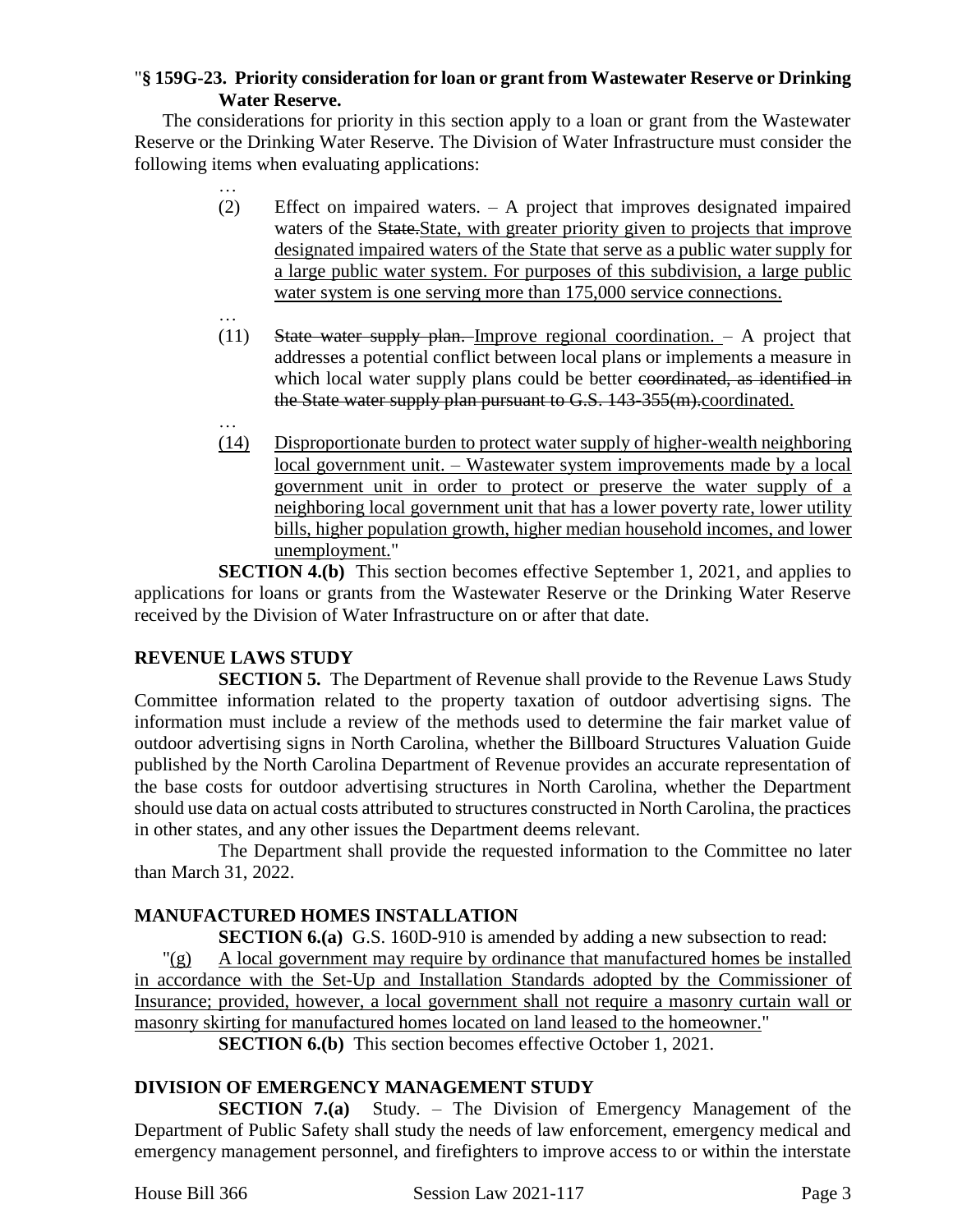system of this State for the benefit of public safety. In conducting the study, the Division may consult with the Department of Transportation, the Office of State Fire Marshal of the Department of Insurance, the Office of Emergency Medical Services of the Department of Health and Human Services, and any other State or local government organizations the Division determines may be of assistance in the course of the study. In performing the study, the Division shall, at a minimum, take the following steps:

- (1) Consult with county fire marshal divisions, emergency management offices, and emergency medical service divisions to determine potential sites of interest for construction or improvement relevant to the study.
- (2) Establish criteria to prioritize sites of interest for either construction or improvement.
- (3) Review applicable federal and State laws, codes, standards, and studies relevant to the study.
- (4) Review (i) existing Department of Transportation planning, design, and construction standards for interchanges, median crossovers, and access points and (ii) how those standards consider the needs of law enforcement, emergency medical and emergency management personnel, and firefighters.
- (5) Consider the feasibility of providing opportunities for stakeholder input during the planning of future interstate improvements that focus on the needs of law enforcement, emergency medical and emergency management personnel, and firefighters.
- (6) Examine any other matters the Division deems relevant in the course of the study.

**SECTION 7.(b)** Report. – The Division shall report its findings and recommendations, including any legislative proposals, to the Joint Legislative Oversight Committee on Justice and Public Safety, the Joint Legislative Emergency Management Oversight Committee, and the Joint Legislative Transportation Oversight Committee no later than March 1, 2022.

## **INSURANCE CANCELLATION PROOF OF MAILING**

**SECTION 8.(a)** G.S. 58-41-15 reads as rewritten:

## "**§ 58-41-15. Certain policy cancellations prohibited.**

… (b) Any cancellation permitted by subsection (a) of this section is not effective unless written notice of cancellation has been delivered or mailed to the insured, not less than 15 days before the proposed effective date of cancellation. The notice must be given or mailed to the insured, and any designated mortgagee or loss payee at their addresses shown in the policy or, if not indicated in the policy, at their last known addresses. The notice must state the precise reason for cancellation. Proof of mailing is sufficient proof of notice. Failure to send this notice to any designated mortgagee or loss payee invalidates the cancellation only as to the mortgagee's or loss payee's interest.

…

(f) For purposes of this section, proof of mailing is sufficient proof of notice."

**SECTION 8.(b)** This section becomes effective October 1, 2021, and applies to policies issued, amended, or renewed on or after that date.

## **CLARIFICATION REGARDING USE OF INSURANCE SECONDARY SOURCES IN INTERPRETING LAW**

**SECTION 8A.** Article 1 of Chapter 58 of the General Statutes is amended by adding a new section to read:

"**§ 58-1-2. Insurance secondary sources not authoritative.**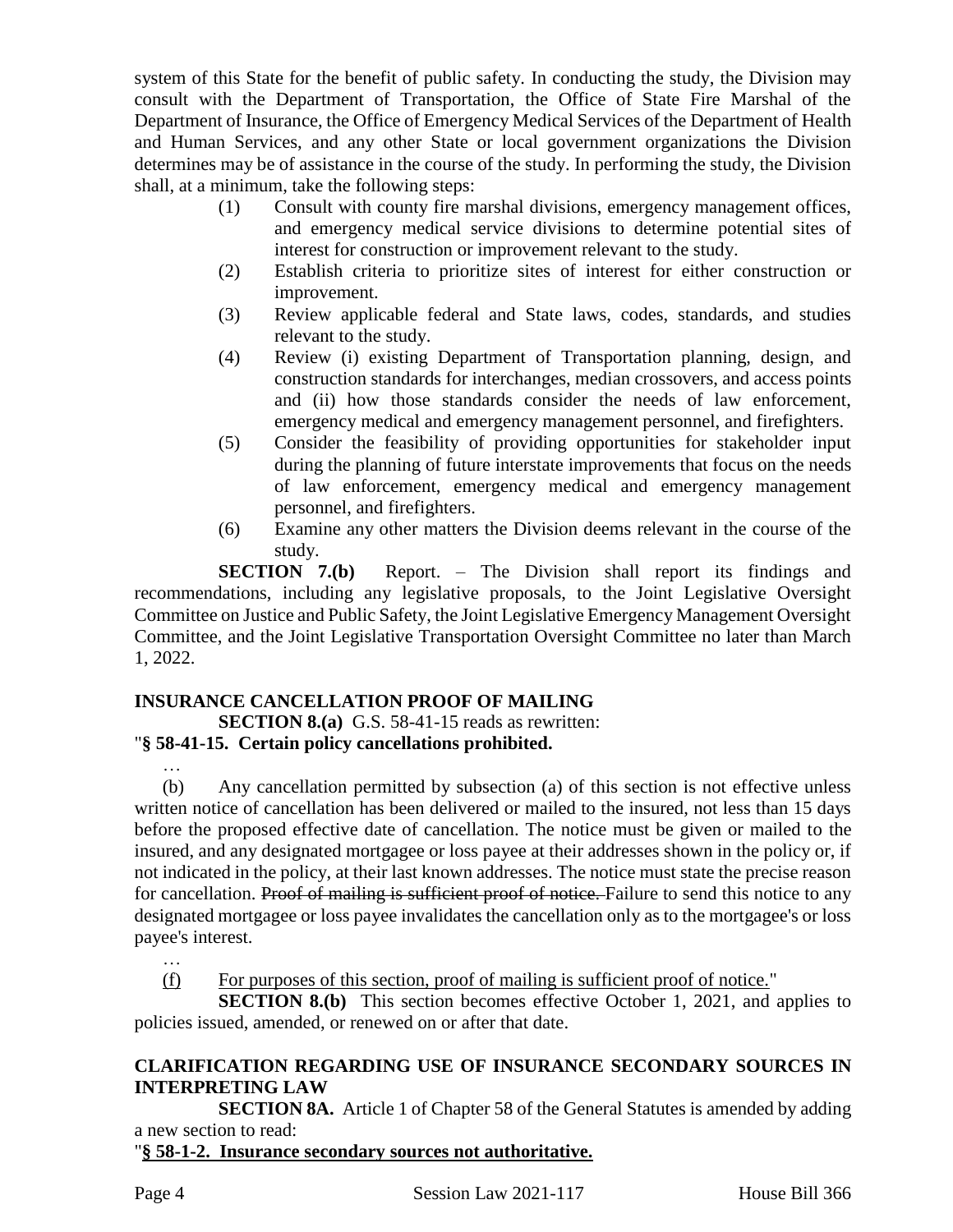A secondary source on insurance in any legal treatise, scholarly publication, textbook, or other explanatory text does not constitute the law or public policy of the State and is not authoritative if the secondary source purports to create, eliminate, expand, or restrict a cause of action, right, or remedy or if it conflicts with:

- (1) The Constitution of the United States or the Constitution of North Carolina;
- (2) The General Statutes;
- (3) North Carolina case law precedent; or
- (4) Other common law that may have been adopted by North Carolina courts."

## **NONFORFEITURE INTEREST GUARANTEE CHANGE**

**SECTION 8B.** G.S. 58-58-61(e) reads as rewritten:

"(e) The interest rate used in determining minimum nonforfeiture amounts shall be an annual rate of interest determined as the lesser of three percent (3%) per annum and the following, which shall be specified in the contract if the interest rate will be reset:

- (1) The five-year Constant Maturity Treasury Rate reported by the Federal Reserve as of a date, or average over a period, rounded to the nearest one-twentieth of one percent (0.05%), specified in the contract no longer than 15 months before the contract issue date or redetermination date under subdivision (4) of this subsection.
- (2) Reduced by 125 basis points.
- (3) Where the resulting interest guarantee is not less than one percent  $(1\%)$ . fifteen-hundredths of one percent  $(0.15\%)$ .
- (4) The interest rate shall apply for an initial period and may be redetermined for additional periods. The redetermination date, basis, and period, if any, shall be stated in the contract. The basis is the date or average over a specified period that produces the value of the five-year Constant Maturity Treasury Rate to be used at each redetermination date."

## **DISALLOW CERTAIN TRANSPORTATION RULES FROM BECOMING EFFECTIVE**

**SECTION 11.(a)** The following rules, as adopted by the North Carolina Department of Transportation on August 28, 2020, and approved by the Rules Review Commission on February 18, 2021, shall not become effective:

- (1) 19A NCAC 02E .0204 (Local Zoning Authorities)
- (2) 19A NCAC 02E .0206 (Applications)
- (3) 19A NCAC 02E .0225 (Repair/Maintenance/Alteration/Reconstruction of Signs)

**SECTION 11.(b)** This section is effective when it becomes law.

# **ALLOW DISTILLERIES TO SELL SPIRITUOUS LIQUOR PRODUCED BY THE DISTILLER DIRECTLY TO CONSUMERS IN OTHER STATES**

**SECTION 12.(a)** G.S. 18B-800 reads as rewritten:

## "**§ 18B-800. Sale of alcoholic beverages in ABC stores.**

… (c2) Orders of Eligible Distillery Products by Mixed Beverages Permittees. – A local board shall fulfill an order by a mixed beverages permittee for individual bottles or cases of spirituous liquor produced by an eligible distillery that are listed as a regular code item for sale in the State. If a local board cannot fulfill an order of a mixed beverages permittee for individual bottles or cases of spirituous liquor produced by an eligible distillery that are listed as a regular code item for sale in the State because the product ordered is not in the local board's stock inventory or the order cannot otherwise be fulfilled within the time period requested by the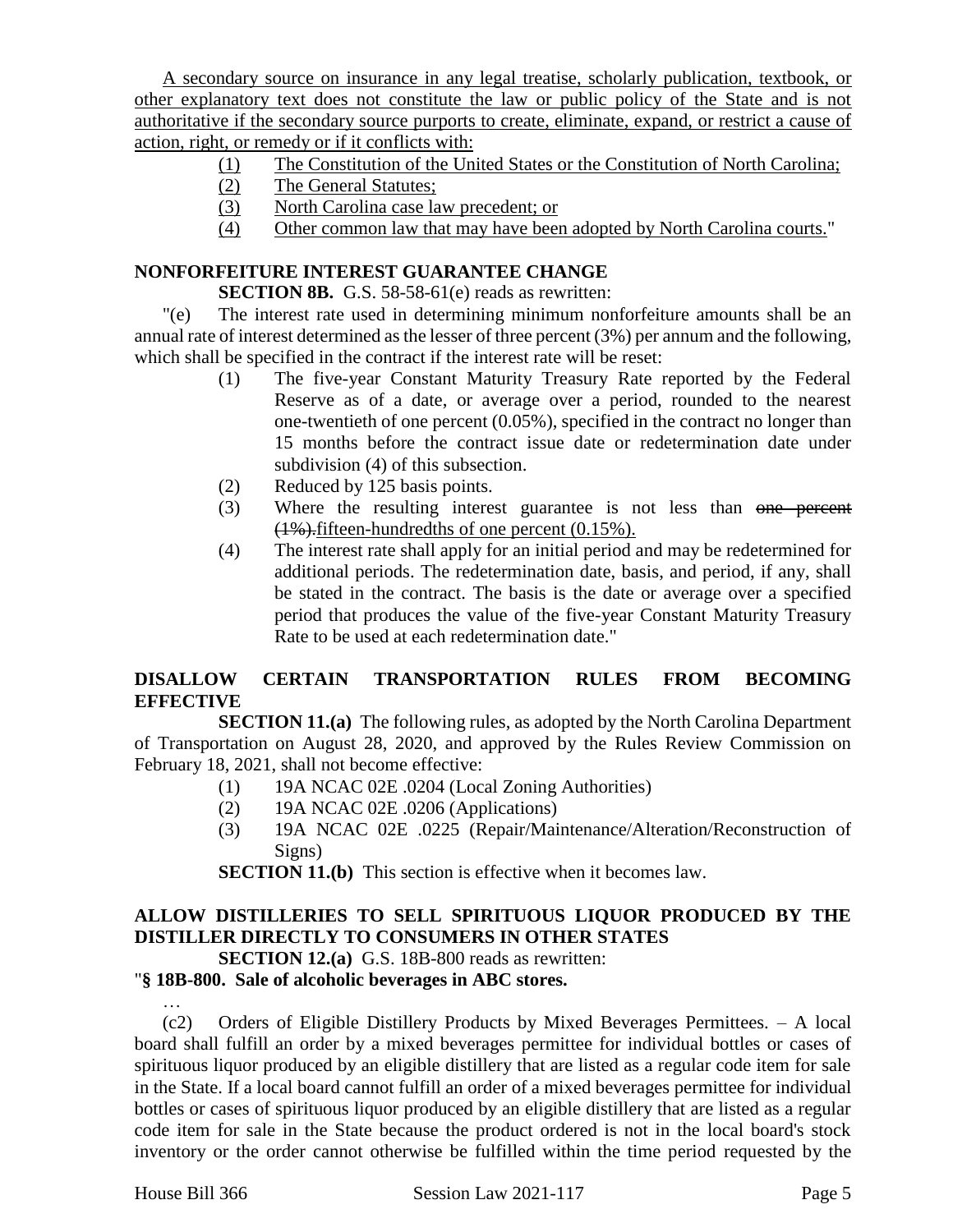permittee, the local board shall notify the Commission within 48 hours of the request for the order and request authorization for direct shipment. The Commission shall then determine if the eligible distillery desires to directly ship the ordered product directly to the local board, and if so the Commission shall authorize the eligible distillery to ship the spirituous liquor ordered to the local board for the fulfillment of the mixed beverages permittee's order. Merchandise authorized to be shipped by direct shipment under this subsection shall be consigned by the State ABC warehouse to the distiller's account in care of the local board. The local board shall acknowledge receipt of the merchandise on the shipping documents and forward them to the State ABC warehouse for processing through the accounting system as though the merchandise were shipped from the State ABC warehouse. As used in this subsection, an "eligible distillery" is a distillery (i) that sells, to consumers at the distillery, to exporters, to local boards, and to private or public agencies or establishments of other states or nations, fewer than 10,000 proof gallons of in-house brand spirituous liquors distilled or produced and manufactured by it at the permit holder's distillery per year, and (ii) that is either the holder of a distillery permit pursuant to G.S. 18B-1105 or is a business located outside the State that is licensed or permitted to manufacture spirituous liquor in the jurisdiction where the business is located and whose products are lawfully sold in this State.

(e) Each ABC store shall display spirits which are distilled or produced in North Carolina in an area dedicated solely to North Carolina products."

- **SECTION 12.(b)** G.S. 18B-1001(19)e. reads as rewritten:
	- "e. The spirituous liquor used in the consumer tasting event shall be distilled or produced at the distillery where the event is being held by the permit holder conducting the event."

**SECTION 12.(c)** G.S. 18B-1105(a)(4) reads as rewritten:

"(4) Sell spirituous liquor distilled or produced at the distillery in closed containers to visitors who tour the distillery for consumption off the premises. Sales under this subdivision are allowed only in a county where the establishment of a county or municipal ABC store has been approved pursuant to G.S. 18B-602(g) and are subject to the time and day restrictions in G.S. 18B-802. Spirituous liquor sold under this subdivision shall (i) be listed as a code item for sale in the State, (ii) be sold at the price set by the Commission for the code item pursuant to G.S. 18B-804(b), and (iii) have affixed to its bottle any labeling requirements set by law."

**SECTION 12.(d)** G.S. 18B-1105(a)(2) reads as rewritten:

"(2) Sell, deliver and ship spirituous liquor in closed containers at wholesale to (i) exporters and local boards within the State, and, (ii) subject to the laws of other jurisdictions, at wholesale or retail to consumers in other states or nations, or private or public agencies or establishments of other states or nations.nations, except that the holder of a distillery permit may not sell, deliver, or ship spirituous liquor at retail to consumers in jurisdictions that require reciprocity in order to allow such sales, deliveries, or shipments."

**SECTION 12.(e)** The Alcoholic Beverage Control Commission shall amend its rules consistent with the provisions of this section. The Commission may use the procedure set forth in G.S. 150B-21.1 to amend any rules as required under this section.

**SECTION 12.(f)** This section becomes effective September 1, 2021, and subsection (d) of this section applies to sales made on or after that date.

# **WAIVER OF POST-CONSTRUCTION CONFERENCE FOR CERTAIN ENGINEERED WASTEWATER SYSTEMS**

**SECTION 12A.** G.S. 130A-336.1(j) reads as rewritten:

…

Page 6 Session Law 2021-117 House Bill 366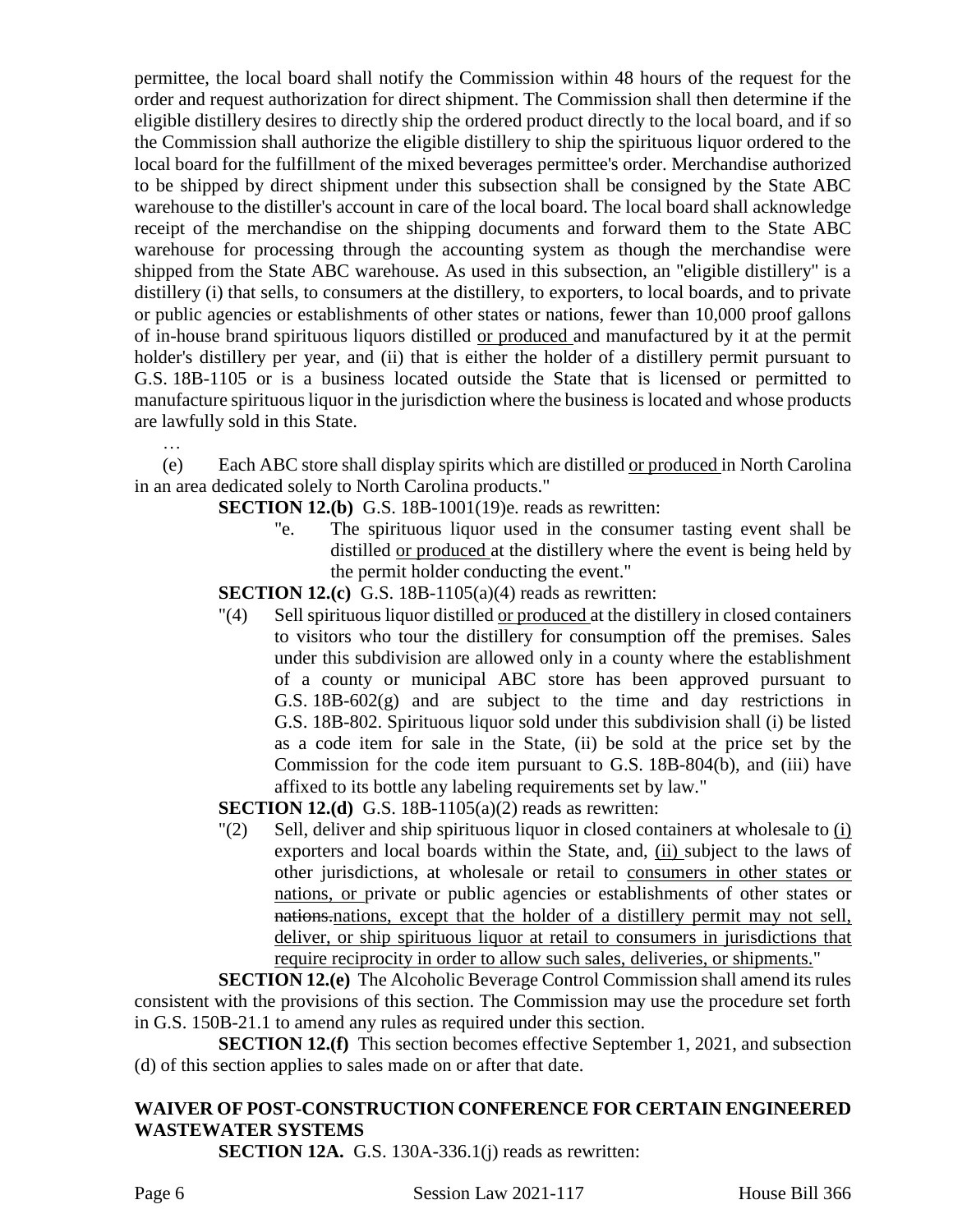"(j) Post-Construction Conference. – The professional engineer designing the wastewater system shall hold a post-construction conference with the owner of the wastewater system; the licensed soil scientist or licensed geologist who performed the soils evaluation for the wastewater system; the on-site wastewater system contractor, certified pursuant to Article 5 of Chapter 90A of the General Statutes, who installed the wastewater system; the certified operator of the wastewater system, if any; and representatives from the local health department and, as applicable, the Department. The post-construction conference shall include start-up of the wastewater system and any required verification of system design or system components. The post-construction conference required by this subsection may be waived for Type I, II, and III wastewater systems, as listed in 15A NCAC 18A .1961 Table V(a), upon written request by the professional engineer and written approval by the owner of the wastewater system."

## **SECTION 12.1.** G.S. 130A-343(a) reads as rewritten:

### "**§ 130A-343. Approval of on-site subsurface wastewater systems.**

(a) Definitions. – As used in this section:

…

(8) "Prefabricated permeable block panel system" is a series of units for onsite wastewater dispersal manufactured of cementitious materials of coarse and fine lightweight expanded shale aggregate along with Portland cement, connected together by plastic pipe. The unit shall be of rigid design, constructed and installed to withstand load requirements without collapse, compression, or deflection."

## **REMOTE INSPECTIONS FOR NORTH CAROLINA STATE BUILDING CODE COMPLIANCE**

**SECTION 12.5.(a)** G.S. 143-139(b) is amended by adding a new subdivision to read:

> "(3) Develop eligibility criteria for and procedures to conduct certain inspections required by the North Carolina State Building Code as remote inspections. For the purposes of this subdivision, a "remote inspection" means an inspection of the manner of construction for North Carolina State Building Code compliance that an inspector conducts by (i) interactive real-time audio and video communication with a permit holder or (ii) a review of an electronic video recording submission by a permit holder."

#### **SECTION 12.5.(b)** G.S. 160D-1104 reads as rewritten:

#### "**§ 160D-1104. Duties and responsibilities.**

(c) In performing the specific inspections required by the North Carolina Building Code, the inspector shall conduct all inspections requested by the permit holder for each scheduled inspection visit. inspection. For each requested inspection, the inspector shall inform the permit holder of instances in which the work inspected fails to meet the requirements of the North Carolina Residential Code for One- and Two-Family Dwellings or the North Carolina Building Code.

(d) Except as provided in G.S. 160D-1117 and G.S. 160D-1207, a local government may not adopt or enforce a local ordinance or resolution or any other policy that requires regular, routine inspections of buildings or structures constructed in compliance with the North Carolina Residential Code for One- and Two-Family Dwellings in addition to the specific inspections required by the North Carolina Building Code without first obtaining approval from the North Carolina Building Code Council. The North Carolina Building Code Council shall review all applications for additional inspections requested by a local government and shall, in a reasonable manner, approve or disapprove the additional inspections. This subsection does not limit the authority of the local government to require inspections upon unforeseen or unique circumstances

…